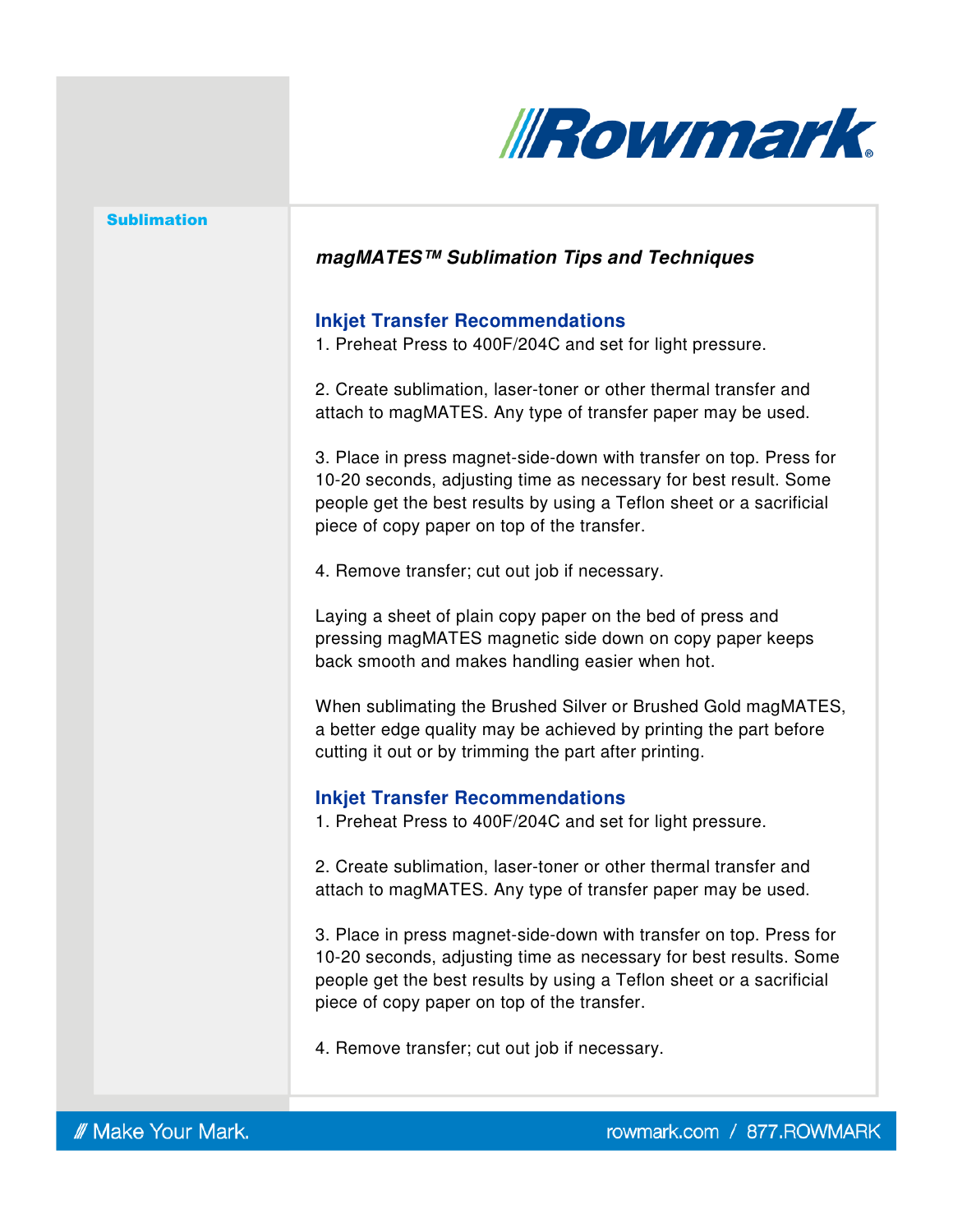

# **magMATES™ Sublimation Tips and Techniques**

Laying a sheet of plain copy paper on the bed of press and pressing magMATES magnetic side down on copy paper keeps back smooth and makes handling easier when hot.

When sublimating the Brushed Silver or Brushed Gold magMATES, a better edge quality may be achieved by printing the part before cutting it out or by trimming the part after printing.

| <b>Printing Recommendations</b>                                                                                                                               | <b>Printing Recommendations</b>                                  |
|---------------------------------------------------------------------------------------------------------------------------------------------------------------|------------------------------------------------------------------|
| <b>Jobs Without Bitmaps or</b>                                                                                                                                | Jobs With Bitmaps or                                             |
| <b>Photographs</b>                                                                                                                                            | Photographs                                                      |
| Jobs without bitmaps or<br>photographs do not necessarily<br>require color correction and can<br>be printed directly to the Epson<br>or other printer driver. | Jobs with bitmaps or<br>photographs require color<br>correction. |
| Select the following settings                                                                                                                                 | Select the following settings                                    |
| when using the PowerDriver                                                                                                                                    | when using the PowerDriver                                       |
| software:                                                                                                                                                     | software:                                                        |
| Substrate - "Unisub"                                                                                                                                          | Substrate - "Unisub"                                             |
| Bitmap Color Management -                                                                                                                                     | Bitmap Color Management -                                        |
| "None"                                                                                                                                                        | "Photographic (Default)"                                         |
| Vector Color Management -                                                                                                                                     | Vector Color Management -                                        |
| "None"                                                                                                                                                        | "None"                                                           |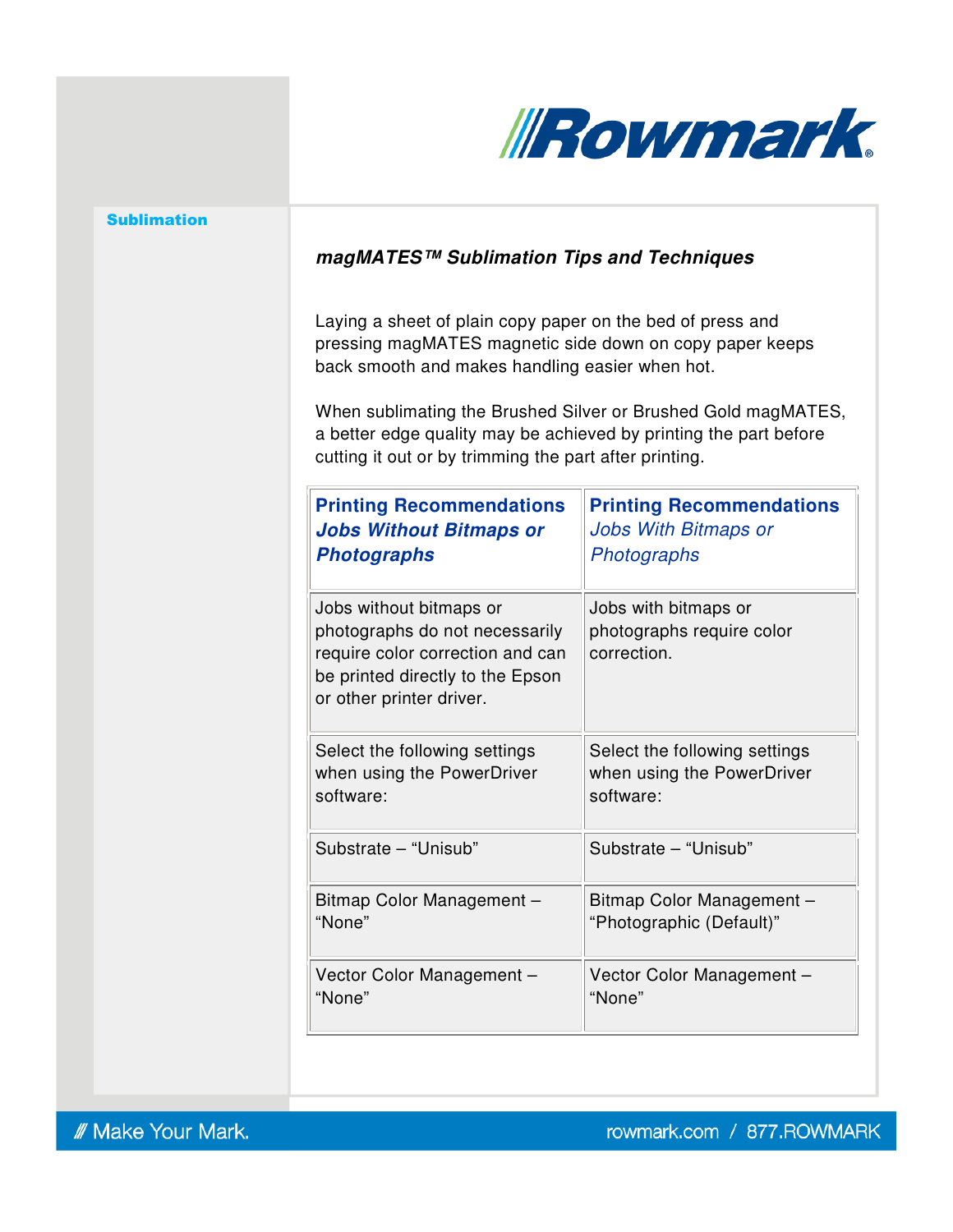

## **magMATES™ Sublimation Tips and Techniques**

#### **Print Templates for Scored Sheets**

Print templates for the scored sheets are available for download from this web site.

## **Sublimation Inks, Toners and "Hybrids"**

magMATES are suitable for use with all sublimation inks, toners and "hybrids" (thermal wax transfers like those from Seiko and Alps), as well as and all types of transfer papers. Color fidelity may vary depending on the process and software used. Printing a color chart is a good way to assess the color that can be achieved using a particular process and/or software.

Sublimation toners and hybrids use plastic or wax as a medium to carry the sublimation dyes. This material may be left behind on the surface of the magMATES during the transfer process- and in some cases may even cause a portion of the transfer paper to adhere. This can be easily removed with alcohol or another mild solvent or cleaning solution.

## **Laser Toners**

magMATES are suitable for use with all conventional laser-toner transfers, including the Magic Touch systems.

In some cases, it is possible to print directly to magMATES by running them through the printer. This should only be attempted when approved by the manufacturer of the system. When magMATES are printed directly in this manner, they must be pressed by a secondary operation to fully adhere the toners and create a durable image.